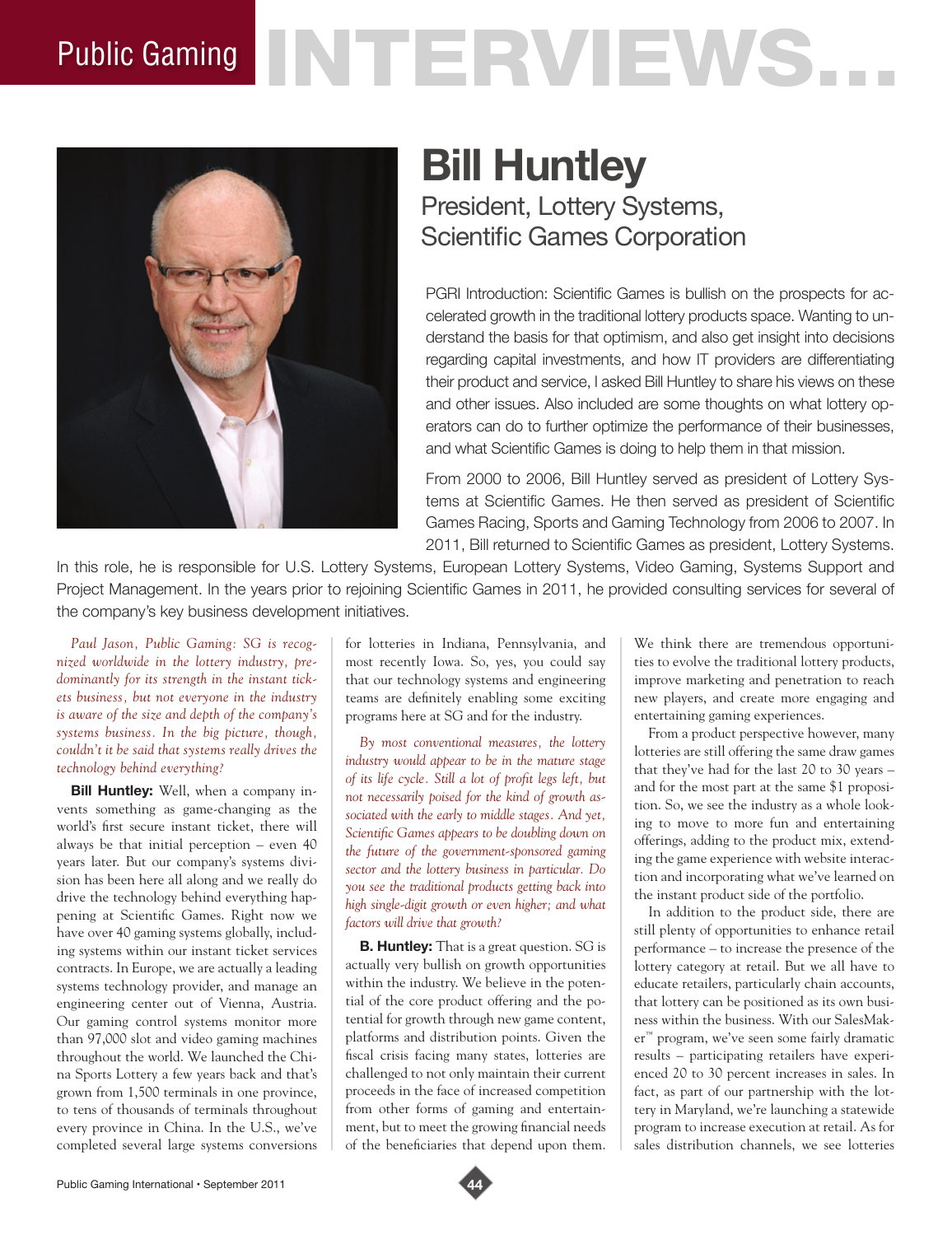expanding into non-traditional retailer locations, to the internet, to mobile devices and to third-party networks.

Growth is also expected to come from engaging players with loyalty programs and interactive game content, where legally permitted. So far, we're having great success with our Properties Plus® program. And Sciplay, our joint venture with Playtech, is developing new interactive products for the next generation of players who have grown up with the internet.

The challenge for the industry remains the ability of state lotteries to have the flexibility to function like private businesses, to have the ability to procure products and services that will have the largest return on investment in actual dollars to their beneficiaries. More state procurement policymakers are recognizing that the growth opportunity is not with the least expensive offer, but with an investment approach in programs, games and technologies that generate the greatest profits.

### *What is SG doing to position its lottery operator clients to truly optimize the growth potential over the next three years (ROI timelines being more compressed now!)?*

**B. Huntley:** One of our key areas of focus as a company is to customize our offerings to meet the dynamics of each individual jurisdiction – to optimize the lottery's current game portfolio, including adding categories such as monitor games, exploring avenues for price point growth, positioning products at retail, and re-engaging with existing and new players through web-based platforms like loyalty clubs. We are working with our customers to capture the next wave of gaming opportunities as platforms develop with internet and mobile. The key is listening to our customers, understanding the dynamics in their business and bringing proven programs and games that work.

#### *Do lottery operators, and more importantly their political constituents, necessarily even aspire to truly optimizing their growth potential? Aren't there systemic factors that cause there to be an underlying ambivalence about achieving their full potential?*

**B. Huntley:** We see lottery organizations around the world working diligently to deliver revenue performance to the governments they serve. This is a complex business with many stakeholders: government, retailers, beneficiaries, players, employees, vendors. Lottery leaders do have the accountability to maximize performance within the boundaries of social responsibility, and for the majority, we see a focus on managing to the potential. Where policy restrictions present barriers to business execution, lotteries are exploring how to strategically outsource the management of business functions. This creates in essence a

public-private partnership model that maximizes the strengths and capabilities on both the government side and private business side.

*Hasn't IT become a commoditized business? Can a more effective IT strategy serve as a competitive differentiator? How can the lottery systems business in general evolve to deliver a competitive advantage to the operator?* 

**B. Huntley:** Yes, IT has absolutely become commoditized, in our industry and in broader technology industries. But, fortunately, we are not solely in the business of providing IT deliverables. While technology infrastructure is a significant part of our product offering, we consider technology the enabling platform that supports our business mission – and SG is in the business of helping our customers fulfill their mission of maximizing lottery transfers to beneficiary programs.

While some states have recognized that the procurement for a systems contract is not simply buying new computers and terminals, others are restricted by state procurement rules that focus only on lowest cost – not on investing in programs that maximize net profit to Good Causes. A lottery's ability to dramatically grow profits by focusing on retail sales growth exponentially exceeds the saving opportunities on already lean operating expenses. So, the lotteries coming out of fiscal crisis in the best position are those that have been able to invest in growth – not cut expenses to the point of restricting growth. This is why SG has been selective in which opportunities we bid, as well as how we bid. It adds no value to our existing customers, or our company, or our shareholders, if we assume contracts that are not structured to be profitable. We'd rather invest in innovative products that help our existing customers grow their business than take on contracts that are financially unprofitable.

So, back to your question Paul, the shift from growth-based solutions to lowest-price solutions has accelerated the commoditization of the industry and led to stagnation. It's time now to focus on innovation and growth, reinvigorating the brand of the lottery, attracting new players and increasing distribution points.

*The traditional lottery products have had a life-span that is virtually unmatched in modern economic history. How much longer can it continue without a major refresh? What can Team Lottery do to reboot its products, its distribution strategies, its marketing and pricing strategies, its broader portfolio management strategies, its retailer optimization strategies, and everything else?* 

**B. Huntley:** Lotteries in general need some flexibility within the confines of state government to be able to "invest" in their business. For example, during times of fiscal

constraint, advertising is almost always the first line item to get cut – and sales suffer as a result. The Pennsylvania Lottery is a great example of a lottery that has invested in the future by investing in more retailers, both traditional and through self-service, as well as exploring non-traditional means of communicating with their players such as digital content at the point-of-sale. The combination of these efforts has resulted in a 4.6 percent increase in total sales for fiscal year 2011 over last year – and an all-time record sales year for instants of almost \$2 billion. Many of these programs are available to lotteries through their existing contracts as options. It is a matter of working with lotteries to implement these options and really drive sales. The Iowa Lottery recently challenged the vendor community and sought innovation through its systems RFP. We were fortunate to win that bid and just completed a very successful technology conversion. Iowa exercised a number of creative product options to grow their sales and engage their player base, such as our new iPhone app and our web-based player loyalty program. They've just completed a record of \$271 million in total sales in fiscal year 2011– up 6 percent over last year.

The key for lotteries is not accepting status quo. We as an industry can't manage the product set with the same business assumptions from 10 or 20 years ago. For example, an area like retail licensing needs a refresh if we are to bring on new retailers and grow distribution. Keeping an eye to the future, incorporating new business methods, and listening to the people that sell the games, retailers, and the people that play the games – the players – will keep the industry moving forward.

#### *What can be done to enhance the lottery playing experience, to lengthen the playing experience, to 'gamify' it or add the play into the lottery experience?*

**B. Huntley:** Gamification seems to be taking off as the latest buzz word in our industry! At SG, we remain very focused on new product development. Re-engaging players and reaching new players is a key focus across the company, in all business units. We recently announced the formation of MDI Interactive for this very purpose, and will continue to launch and develop new products including interactive games, second chance promotions, linked games like Wheel of Fortune®, third party games and games with a national focus. Our mission on the systems side is to develop the enabling platforms to support these products. And of course, to guide our customers to ensure that the player experience is seamless and delivered with the best consumer marketing principles.

*The products themselves: Anything genuinely*